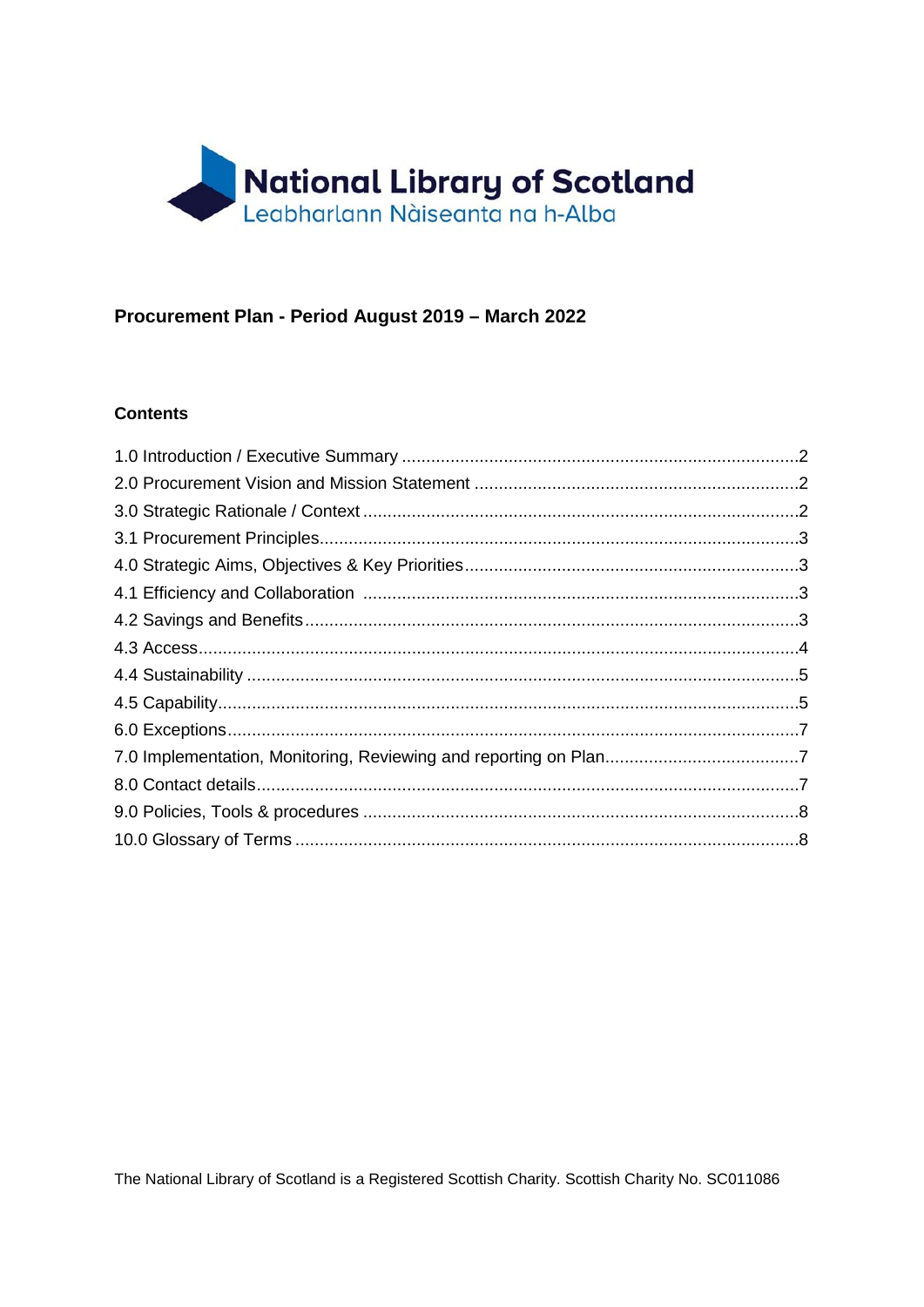### <span id="page-1-0"></span>**1.0 Introduction / Executive Summary**

This procurement plan is aimed at promoting effective procurement across the Library. As with all public sector organisations, the Library is facing significant financial pressures and this plan aims to provide a clear and consistent framework to ensure procurement activity supports all services to meet the Library's priorities.

It supports the Library's five year Strategy "*The Way Forward"* published in 2015 and is an enabler towards continuous improvement, partnering and collaboration, developing new ways of doing and delivering plus measuring performance against an agreed scheme of metrics.

It sets the process the Library has adopted for regulated procurements; a statutory requirement under section 15 of the Procurement Reform (Scotland) Act 2014 and covers a two year period with review annually or earlier if in the event of a Brexit no deal..

### <span id="page-1-1"></span>**2.0 Procurement Vision and Mission Statement**

To ensure clear, concise, commercially effective and compliant procurement processes and procedures, that are proportionate and relevant to the Library's requirement and support its business needs, are available across the organisation.

It aims to ensure value for money which encompasses cost, sustainability and quality. It will do this by improving supplier access to Library public contracts, delivering savings and benefits, maximising efficiency and collaboration plus embedding sustainability in all we do.

#### <span id="page-1-2"></span>**3.0 Strategic Rationale / Context**

What we procure and how we procure it is becoming increasingly important in our need to achieve greater efficiencies in a time of economic constraints as well as meeting the client/user demand for high quality and effective services.

The Library, as an NDPB, also has an obligation to comply with European Union (EU) principles of transparency, equal treatment and non – discrimination and proportionality as instructed through Public Contracts (Scotland) Regulations 2015, Procurement (Scotland) Regulations 2016 and the Concession Contracts (Scotland) Regulations 2016.

Procurement is a devolved responsibility within the Library. DPOs 'Buyers' authorised to procure goods, services and works need to do so within an agreed policy and procedural framework fully endorsed by the Library Leadership Team (LLT).

Version 4.0 of the Library procurement policy was endorsed by LLT in June 2018.

Library procurement policy, procedures and guidance reflect current public policy and guidelines and follow the Procurement Journey.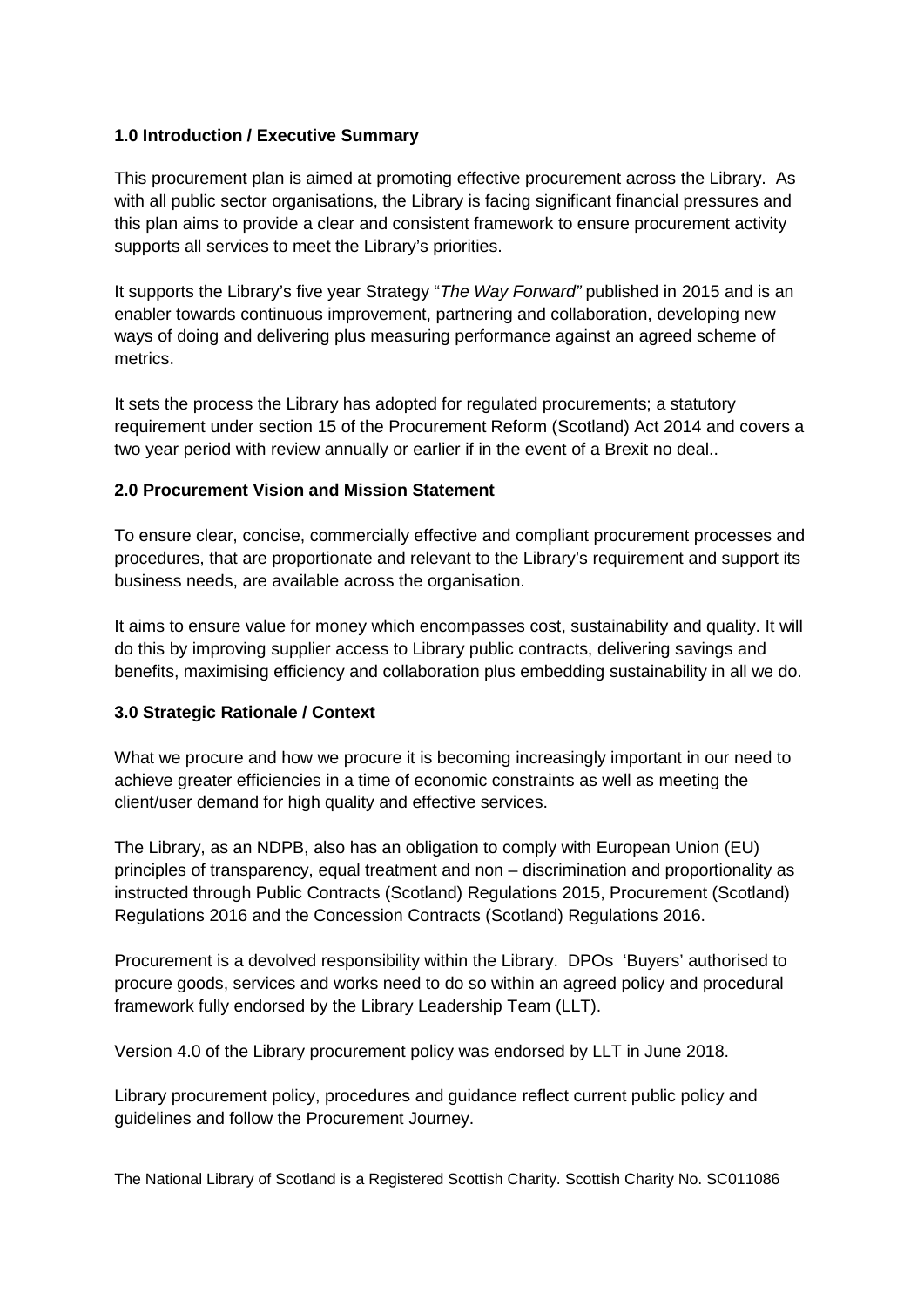The Library's Procurement & Contracts Division '*Procurement*' is responsible for providing advice, guidance, support and training to DPOs and Contract Managers as well as partnering them at an appropriate level on all low value and regulated procurement processes.

# <span id="page-2-0"></span>**3.1 Procurement Principles**

This procurement plan is based on a number of procurement principles as described in the Library's procurement policy.

# <span id="page-2-1"></span>**4.0 Strategic Aims, Objectives & Key Priorities**

Through its procurement process and contract awards the Library will strive to achieve value to the public and value for money by maximising efficiency and collaboration, delivering savings and benefits, improving supplier access to Library public contracts, embedding sustainability whilst ensuring the sustainable development of a skilled and capable procurement workforce.

Where specific goods or service contracts are required to enable the delivery of a  $3<sup>rd</sup>$  of the collection digitally by 2020 '*Procurement'* will work with and support the Digital Department in this regard.

# <span id="page-2-2"></span>**4.1 Efficiency and Collaboration**

We will continue to:-

- Work with our Scottish Procurement colleagues, National Institutions and likeminded organisations, Procurement Cluster Group and other public organisations, including but not exclusive to the Scottish Parliament Corporate Body and National Records of Scotland to deliver procurement efficiencies through collaboration and sharing best practice.
- Analyse spend in order to review opportunities to collaborate with local partners.
- Monitor our usage of applicable National and Sectoral framework contracts, UK OGC Frameworks including G Cloud services and aim to increase these where appropriate.

Develop local collaborative procurement with members of Procurement Cluster Group, National Institutions and Further Education Institutions including the Universities of Edinburgh & Glasgow where we have a Memorandum of Understanding

The Library will remain fully engaged with the collaborative efforts of Scottish Procurement and Commercial Directorate and representatives from the Library will participate in National Forums and User Intelligence Groups, where appropriate.

To achieve value for money all regulated procurements will tendered on the best price / quality ratio.

# <span id="page-2-3"></span>**4.2 Savings and Benefits**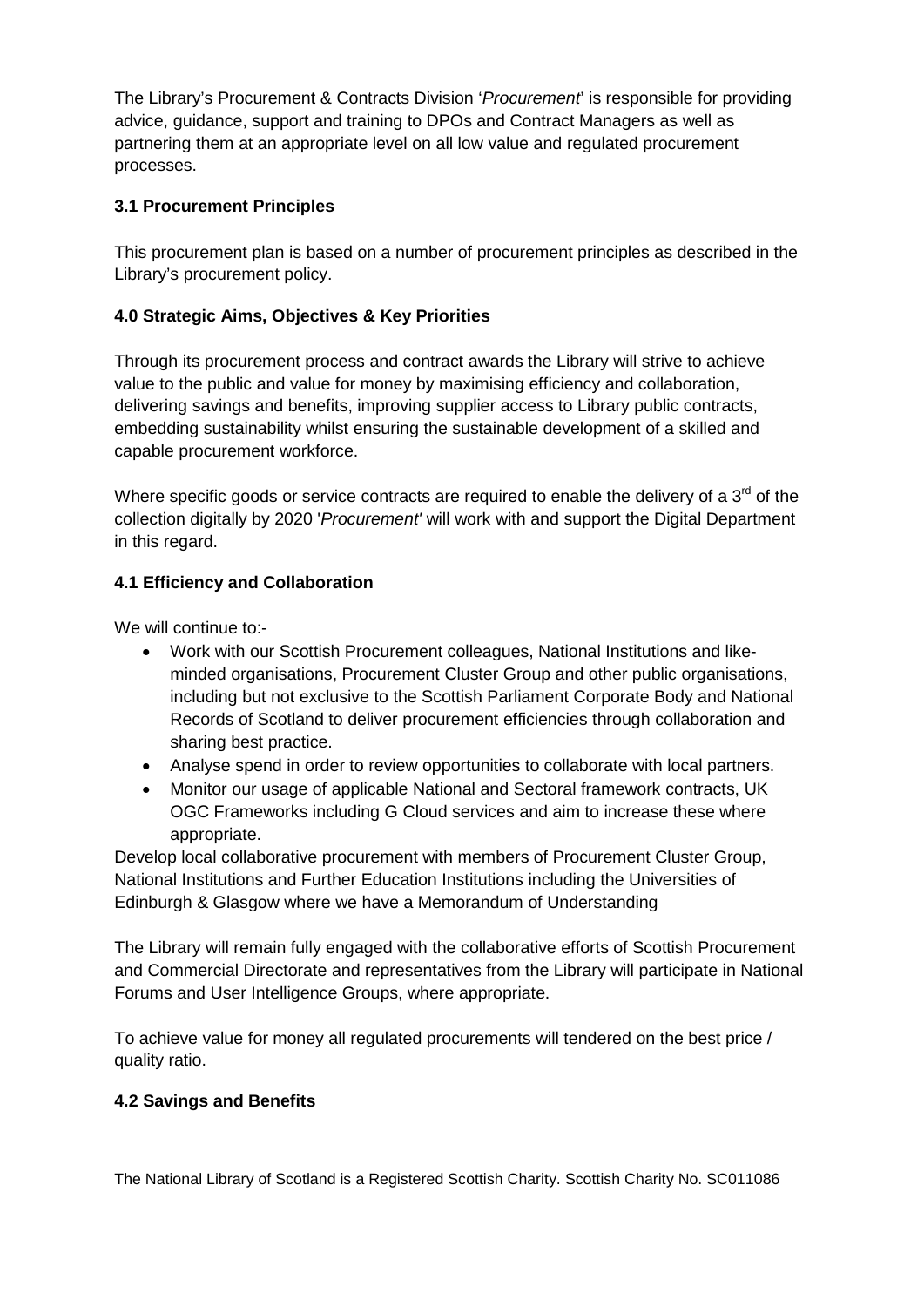*'Procurement'* will continue to monitor procurement outcomes, produce and widely share procurement management information, including quarterly and annual procurement Best Practice Indicators (BPIs) a summary of which is reported annually to the Library's Audit Committee.

During 2019/20 we will review, assess and amend if necessary the BPI categories being measured to ensure the data collected and reported is fit for purpose and meets current sectoral and national requirements.

In addition we will review and improve if necessary our processes and procedures for measuring SME engagement throughout the supply chain on recently awarded (past 3 years) key contracts.

Similarly we will review and improve if necessary our processes and procedures for reporting cash and non–cash savings made through the use of direct procurement. Also the non-cash benefits of adopting frameworks, where available, over direct awarded contracts.

Annually we will provide Scottish Government with the BPI dashboard incorporating Key Trend Data Indicators (KTDI) for inclusion in the Central Government collated sectorial report on KTDIs.

Library contract managers are required to manage contracts / contractors in accordance with the contract conditions, to assist them in the process of effective supplier and contract management '*Procurement"* will develop and make available on the Library intranet a set of contract management guidelines, processes, procedures and toolkits.

#### <span id="page-3-0"></span>**4.3 Access**

All regulated public contracts procured directly by the Library will continue to be advertised on the Public Contracts Scotland advertising portal in accordance with the appropriate Regulations; this ensures compliance with our duty to treat relevant economic operators equally and without discrimination and to act in a transparent and proportionate manner.

We will continue to support events for suppliers wishing to understand our procurement processes in more detail.

The ESPD has been adopted for all appropriate EU threshold contracts and Regulated below EU threshold contracts.

Commercial opportunities for the digitisation of special collections (if any) will be advertised on the Library web site and by any other means as deemed suitable.

In addition to utilising the National Supported Business Framework for purchase of PPE and Uniforms plus routine signage, we will look at how we can develop and increase our engagement with Supported Businesses.

The National Library of Scotland is a Registered Scottish Charity. Scottish Charity No. SC011086 Similarly over the period of the plan we will look at means of reporting on our engagement with SMEs, 3<sup>rd</sup> sector organisations and social enterprises.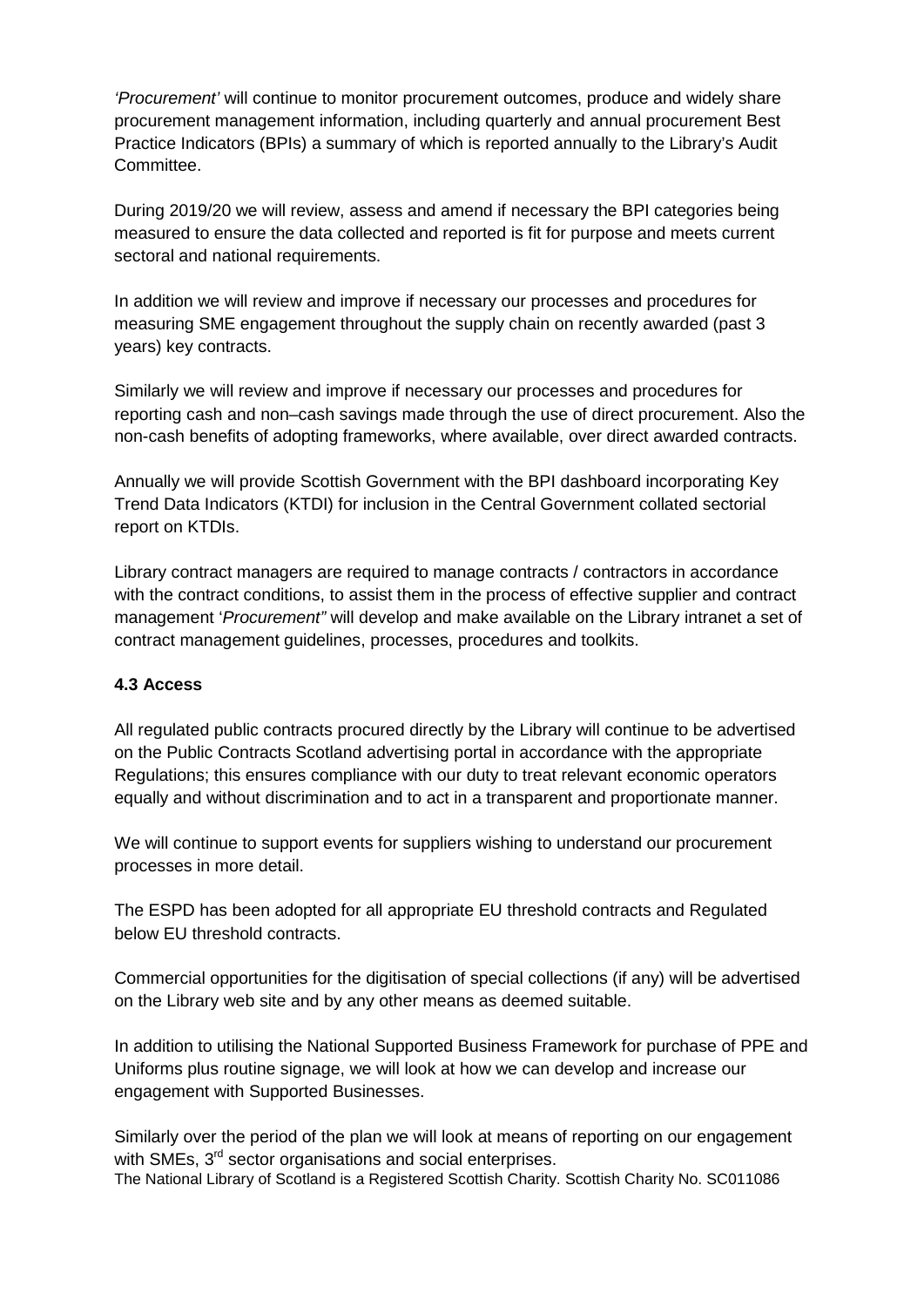As a requirement of the Procurement Reform (Scotland) Act 2014, the Library has published its regulated contracts register on Public Contract Scotland (PCS). Over the period of the plan the Library will consider making publicly available its waveplan of planned regulated procurements.

# <span id="page-4-0"></span>**4.4 Sustainability**

For each and every regulated procurement within the individual procurement strategy document consideration will be given to, how in conducting the procurement process it can:-

- improve the economic, social and environmental well-being of the local and wider environment
- facilitate the involvement of small and medium enterprises, third sector bodies and supported business in the process
- promote innovation

In accordance with Procurement Reform (Scotland) Act 2014 and or where it is proportionate and relevant, community benefit clauses, covering economic, social and environmental conditions, will be incorporated into the contract conditions for all contracts over £4m (mandatory) and below £4m where deemed appropriate.

In addition, consideration will be given to including, where proportionate and relevant, a clause addressing Fair Work Practices, including the Living Wage.

As a minimum in its regulated procurement processes the Library will promote compliance from contractors and sub-contractors with:-

- the Health & Safety at Work Act 1974 and any provisions under that Act.
- the procurement of fairly and ethically traded goods and services

And if the procurement involves the provision of food the Library will state how the regulated procurement will:-

- improve the health, wellbeing and education of the local communities
- promote the highest standards of animal welfare

Where there is a presumed impact on the community e.g. construction related contracts, the Library will consult and engage with those likely to be affected by the procurement activity.

# <span id="page-4-1"></span>**4.5 Capability**

The Library understands the importance of having the necessary procurement and commercial skills that may require refreshing to meet developing business needs.

To that end the Library will ensure funding is available within the staff training budget for procurement and commercial training, as required, to ensure that the organisation has the procurement skills necessary to deliver the Library's planned (next 2-3 years) and longer term procurement activity.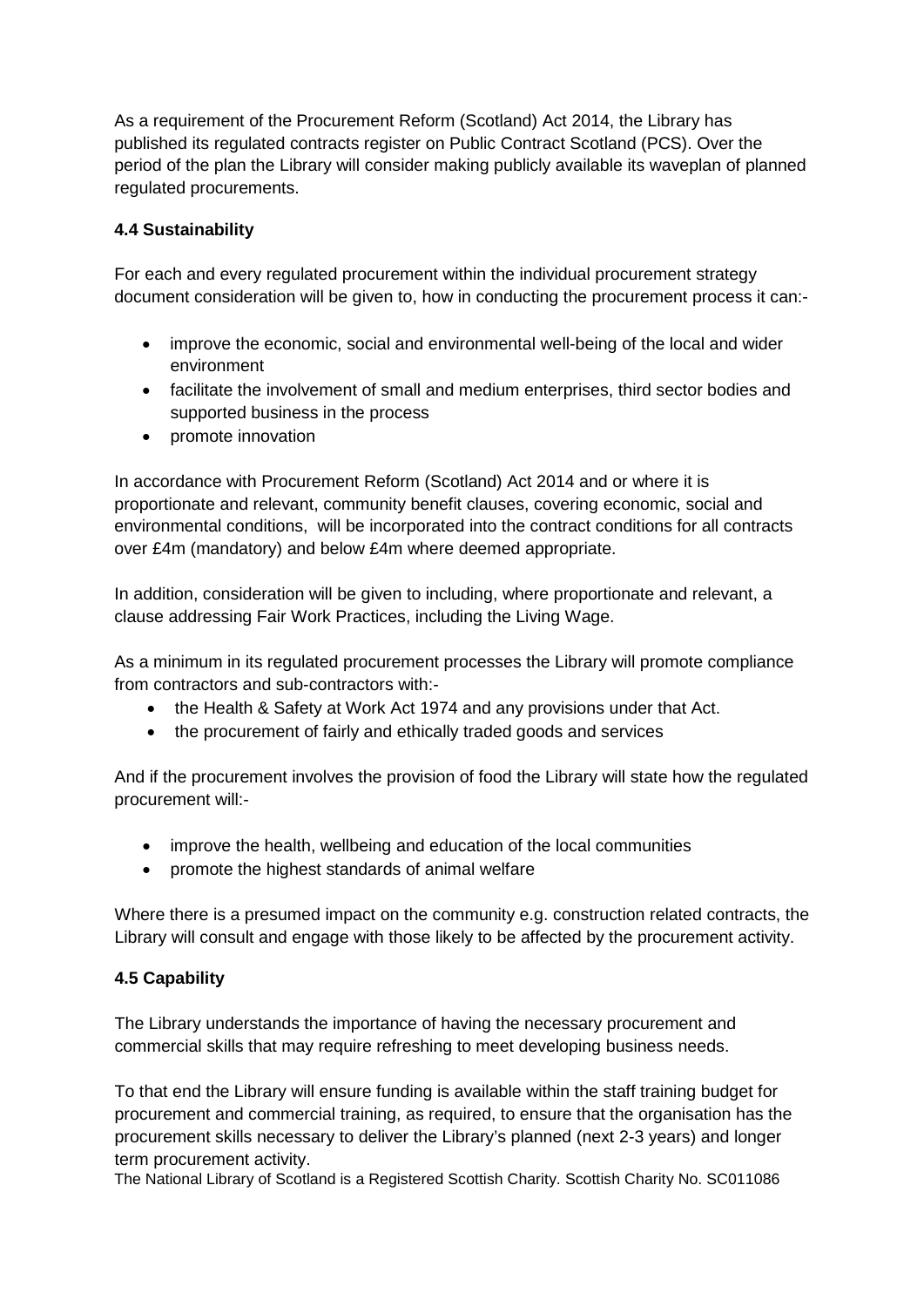To ensure the training and competencies are steered in the right direction there will be a review of number of the number of staff with DPA and adjusted as necessary. In consultation with Head of Departments existing DPA letters will be revoked and new letters issued to appropriate members staff.

A procurement training framework has been produced by '*Procurement'* and endorsed by HR that recognises the varying procurement skills and competencies and supported levels of training.

Where there is a skills gap or a resourcing issue the Library will continue to consider utilising, on a project by project basis, the service offered by Scottish Government's Procurement Shared Services Team.

Professional staff within the Estates team will lead on all works / construction related procurement activity. Professional staff within the Digital teams will have an input in all IS related procurements.

It is recognised that any non-complaint procurement may result in legal challenges; however the risk is heightened when it is a regulated procurement. As a means of mitigating these risks the Library will insure the necessary internal or external resource is provided for all regulated procurements and ensure that professional external expertise is sought should there be a requirement.

# **5.0 Spend / Finance**

*'Procurement'* will continue to make available quarterly for Library use procurement management information including but not exclusive to;-

- Contracted v Non Contracted spend
- Top 5 spending by supplier (value of spend)
- Top 5 spending by commodity ( value of spend)
- Top 5 spending by cost centre (value of spend)
- How much we've spent with SMEs as a direct award
- How much has been spent with Supported Businesses
- Value of engagement with SMEs through the supply chain for appropriate Regulated contracts
- Cash savings through adopted frameworks

We aim to continue to target and report a contracted spend of 95% or above.

With regards to payment of contractors, on receipt of a valid invoice or similar claim, the Library will, as far as reasonably practicable, pay contractors no later than 30 days after presentation of said invoice or similar claim.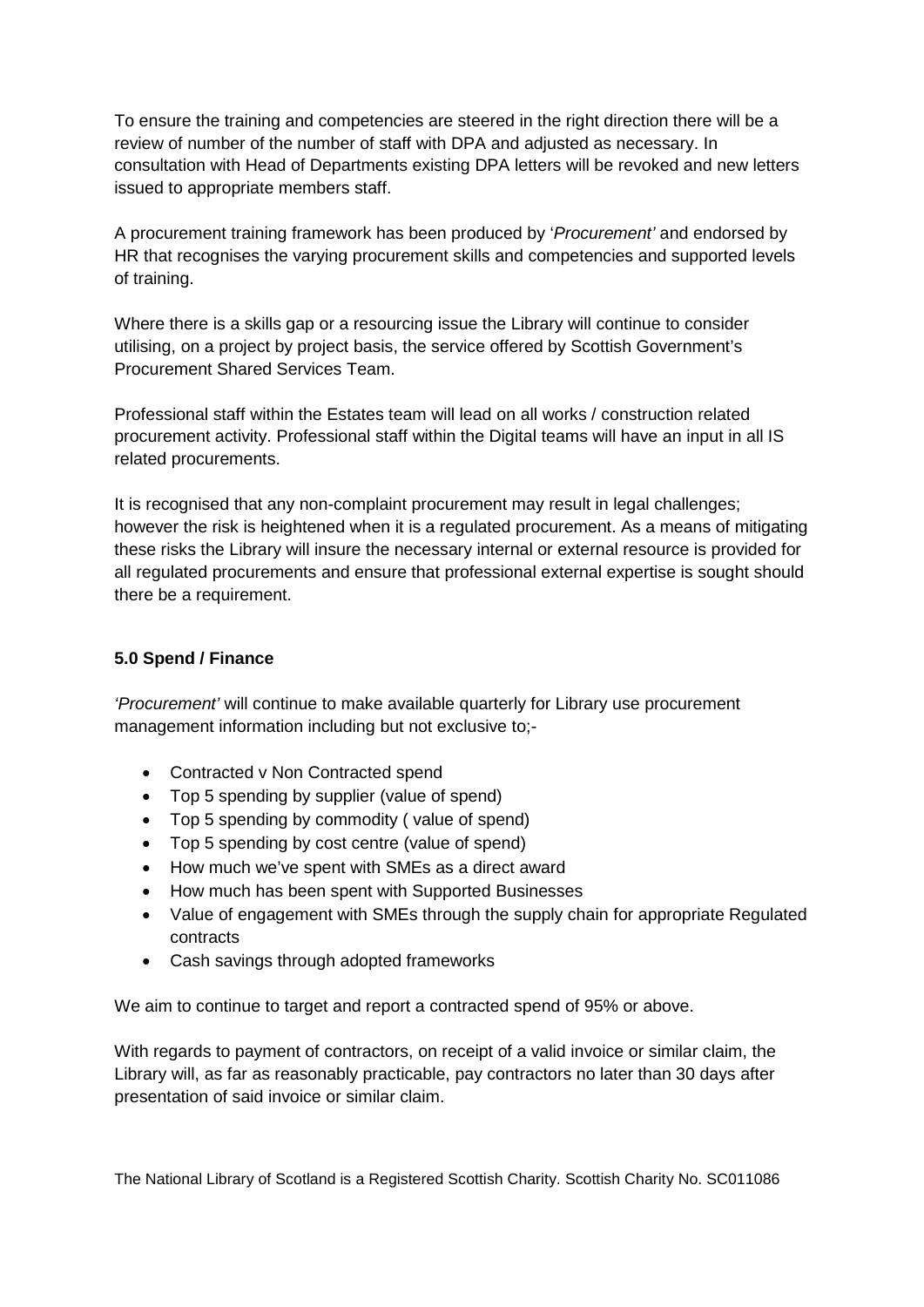Library contract conditions require contractors who sub-contract all or part of the contract to treat their sub-contractors and sub sub-contractors in a similar manner. The condition also allows for subcontractors to approach the Library direct if the main contractor fails in his duty.

During the period of this plan Contract Mangers of Library key contracts may consider monitoring prompt payment of sub-contractors by carrying out spot checks.

All future building projects contracts with a total contract value of £2m or above will include the requirement for a Project Bank Account (PBA).

The EU passed a Directive in 2014 requiring all public bodies to accept eInvoices for all contracts covered by the Public Procurement Directives with an implementation date of 27 November for central government. During the period of this plan the Library will continue to assess whether any change is required in the way it processes invoices.

### <span id="page-6-0"></span>**6.0 Exceptions**

In line with the Library's procurement policy and due to their unique nature, the acquisition of manuscripts, rare collection items and donations of any kind (excluding financial donations) cannot be purchased via standard procurement routes and are therefore outside the remit of this plan.

### <span id="page-6-1"></span>**7.0 Implementation, Monitoring, Reviewing and reporting on strategies**

The Procurement Reform (Scotland) Act 2014 (the Act) requires the Library to review its procurement plan annually; this task will reside with '*Procurement'* 

The procurement plan includes for action and improvements by required dates and periods. On full endorsement of this procurement plan *'Procurement'* will refresh the format and update the current procurement action and improvement plan (A&IP). The A&IP will be updated quarterly and made available on the Library Intranet for review by LLT.

In accordance with the Act the Library will (if required) prepare and publish an annual procurement report covering its regulated procurement activities, as a minimum, as reasonably practicable after the end of the financial year. The format of the annual report to align with Section 18(2) of the Act.

#### <span id="page-6-2"></span>**8.0 Contact details**

Any questions with regards to this document should be direct in the first instance to:- Anthony Gillespie Director of Business Support National Library of Scotland George IV Bridge **Edinburgh** EH1 1EW [a.gillespie@nls.uk](mailto:a.gillespie@nls.uk)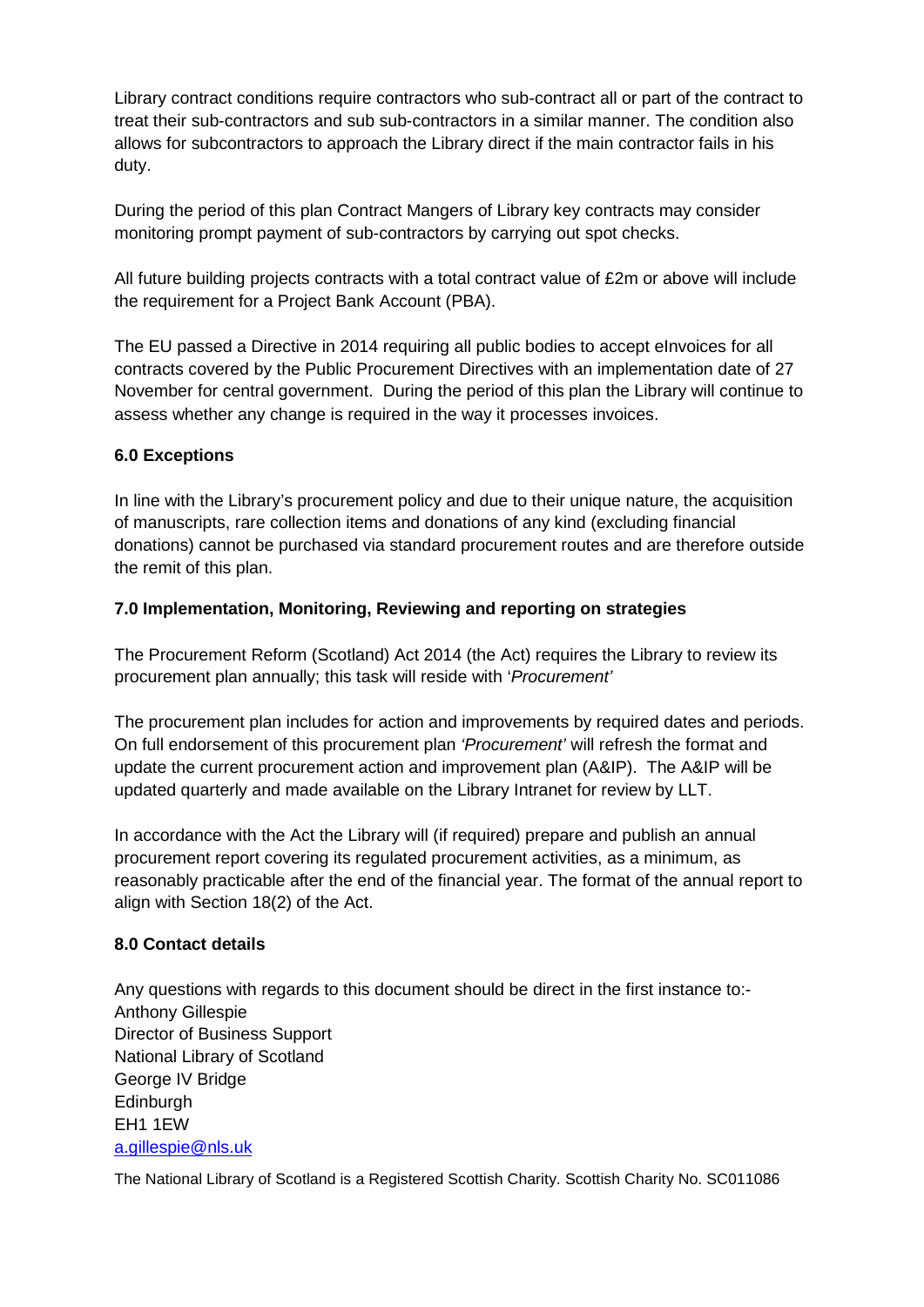### <span id="page-7-0"></span>**9.0 Policies, Tools & procedures**

The Library Strategy 2015 -2020 *The Way Forward* including a video stream can be found on the Library website and by clicking on the following link

• <http://www.nls.uk/the-way-forward>

Information on the Library's procurement procedures and updates can be found by clicking on the following link

• <http://www.nls.uk/about-us/procurement>

### <span id="page-7-1"></span>**10.0 Glossary of Terms**

| <b>APUC</b>                            | Advanced Procurement for Universities and Colleges (procurement<br>centre expertise for Scotland's universities and colleges)                                                                                                                                                                                                                                                                                                                                                                                                                                                                                                                                                                                                                                                           |
|----------------------------------------|-----------------------------------------------------------------------------------------------------------------------------------------------------------------------------------------------------------------------------------------------------------------------------------------------------------------------------------------------------------------------------------------------------------------------------------------------------------------------------------------------------------------------------------------------------------------------------------------------------------------------------------------------------------------------------------------------------------------------------------------------------------------------------------------|
| <b>ESPD</b>                            | The European Single Procurement Document - The European Single<br>Procurement Document (ESPD) is a standard form for use by all EU<br>member states, which replaces pre-qualification questionnaires, and<br>should make the process of bidding for a public contract easier. Its<br>purpose is to remove some of the barriers to participation in public<br>procurement, especially for Small and Medium Enterprises (SMEs).<br>From Monday 18 April 2016 all Scottish public bodies must issue and<br>accept the ESPD form for all procurement exercises above the EU<br>threshold. The same form will be used across the EU, so a bidder will be<br>able to re-use a form which it has previously submitted for another<br>competition, so long as the information is still correct. |
| Key contracts                          | Library key contracts awarded over the past 3 years for key business<br>goods and services and the:-<br>(i) total contract value exceeds £50k<br>(ii) the contract term is more than 12 months long                                                                                                                                                                                                                                                                                                                                                                                                                                                                                                                                                                                     |
| <b>National</b><br><b>Institutions</b> | Public sector cultural, museum or archive organisations similar to the<br>Library e.g. National Museums of Scotland, National Galleries of<br>Scotland, Historic Environment Scotland, National Records of Scotland,<br>British Library and The National Archive.                                                                                                                                                                                                                                                                                                                                                                                                                                                                                                                       |
| <b>NDPB</b>                            | Non departmental public body                                                                                                                                                                                                                                                                                                                                                                                                                                                                                                                                                                                                                                                                                                                                                            |
| <b>NRS</b>                             | <b>National Records of Scotland</b>                                                                                                                                                                                                                                                                                                                                                                                                                                                                                                                                                                                                                                                                                                                                                     |
| <b>PCIP</b>                            | Procurement & Commercial Improvement Programme - replaces the<br>previous Procurement Capability Assessment.<br>Public organisations are assessed externally every 2 years against an<br>agreed set of metrics with scoring and performance bandings.                                                                                                                                                                                                                                                                                                                                                                                                                                                                                                                                   |